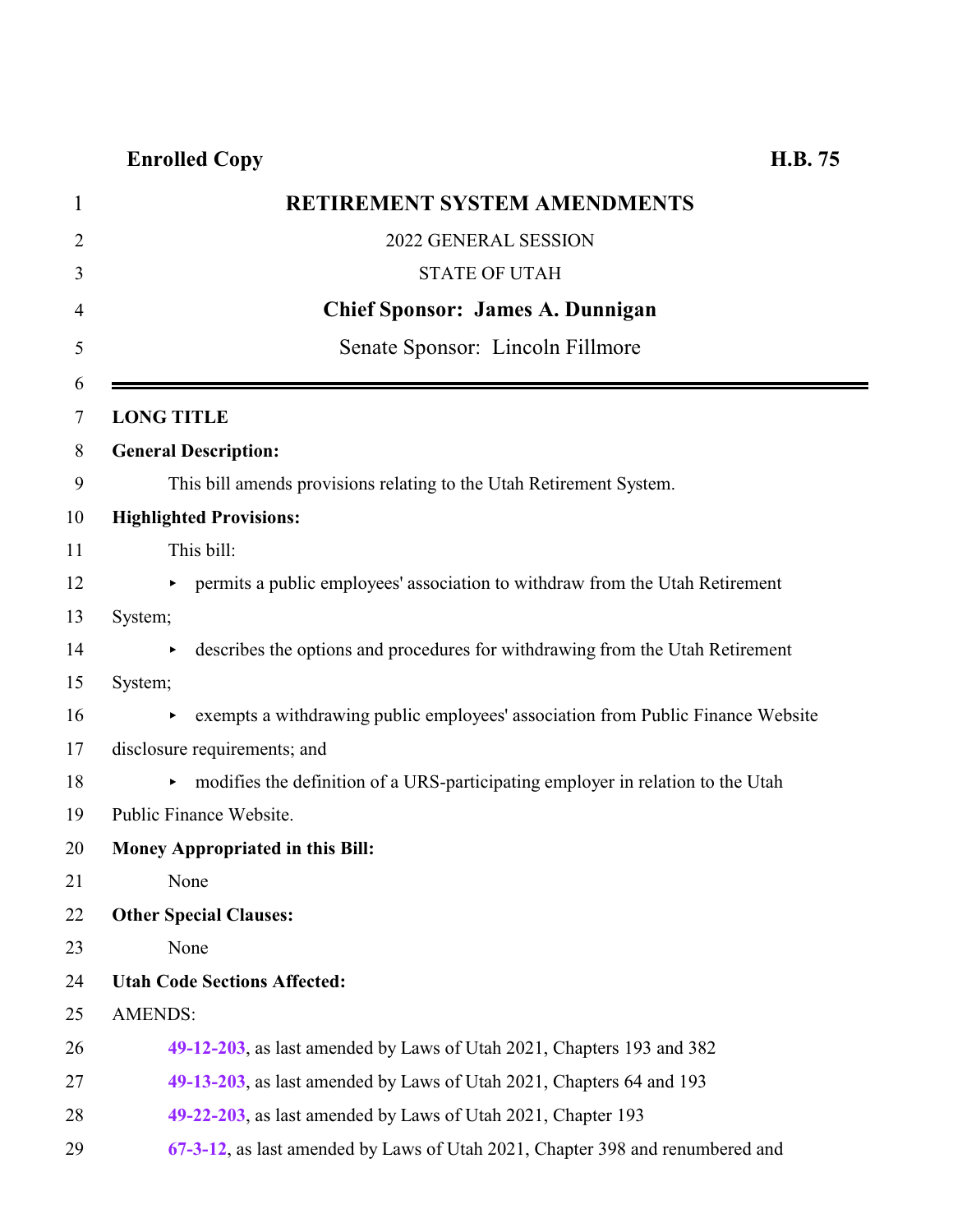<span id="page-1-0"></span>

| 30 | amended by Laws of Utah 2021, Chapter 84 and last amended by Coordination Clause, Laws           |
|----|--------------------------------------------------------------------------------------------------|
| 31 | of Utah 2021, Chapter 398                                                                        |
| 32 | <b>ENACTS:</b>                                                                                   |
| 33 | 49-11-626, Utah Code Annotated 1953                                                              |
| 34 |                                                                                                  |
| 35 | Be it enacted by the Legislature of the state of Utah:                                           |
| 36 | Section 1. Section 49-11-626 is enacted to read:                                                 |
| 37 | 49-11-626. Withdrawing entity -- Participation election date -- Withdrawal costs                 |
| 38 | -- Rulemaking.                                                                                   |
| 39 | As used in this section, "withdrawing entity" means an entity that:<br>(1)                       |
| 40 | participates in a system or plan under this title before January 1, 2022; and<br>(a)             |
| 41 | (b) (i) is a public employees' association; or                                                   |
| 42 | (ii) is an insurer that is subject to the disclosure requirements of Section $31A-4-113$ .       |
| 43 | (2) Notwithstanding any other provision of this title, a withdrawing entity may provide          |
| 44 | for the participation of the withdrawing entity's employees with that system or plan as follows: |
| 45 | (a) the withdrawing entity shall determine a date that is no later than July 1, 2024, on         |
| 46 | which the withdrawing entity shall make an election and complete withdrawal under                |
| 47 | Subsection $(3)$ ;                                                                               |
| 48 | (b) the withdrawing entity shall provide to the office notice of the withdrawing entity's        |
| 49 | intent to enter into an agreement described in Subsection $(2)(c)$ ;                             |
| 50 | (c) the withdrawing entity and the office may enter into an intent to withdraw                   |
| 51 | agreement to document a good faith arrangement to complete a withdrawal under this section;      |
| 52 | and                                                                                              |
| 53 | (d) subject to Subsection (6), the withdrawing entity shall pay to the office any                |
| 54 | reasonable actuarial and administrative costs determined by the office to have arisen out of an  |
| 55 | election made under this section.                                                                |
| 56 | (3) The withdrawing entity may elect to:                                                         |
| 57 | (a) (i) continue the withdrawing entity's participation for all current employees of the         |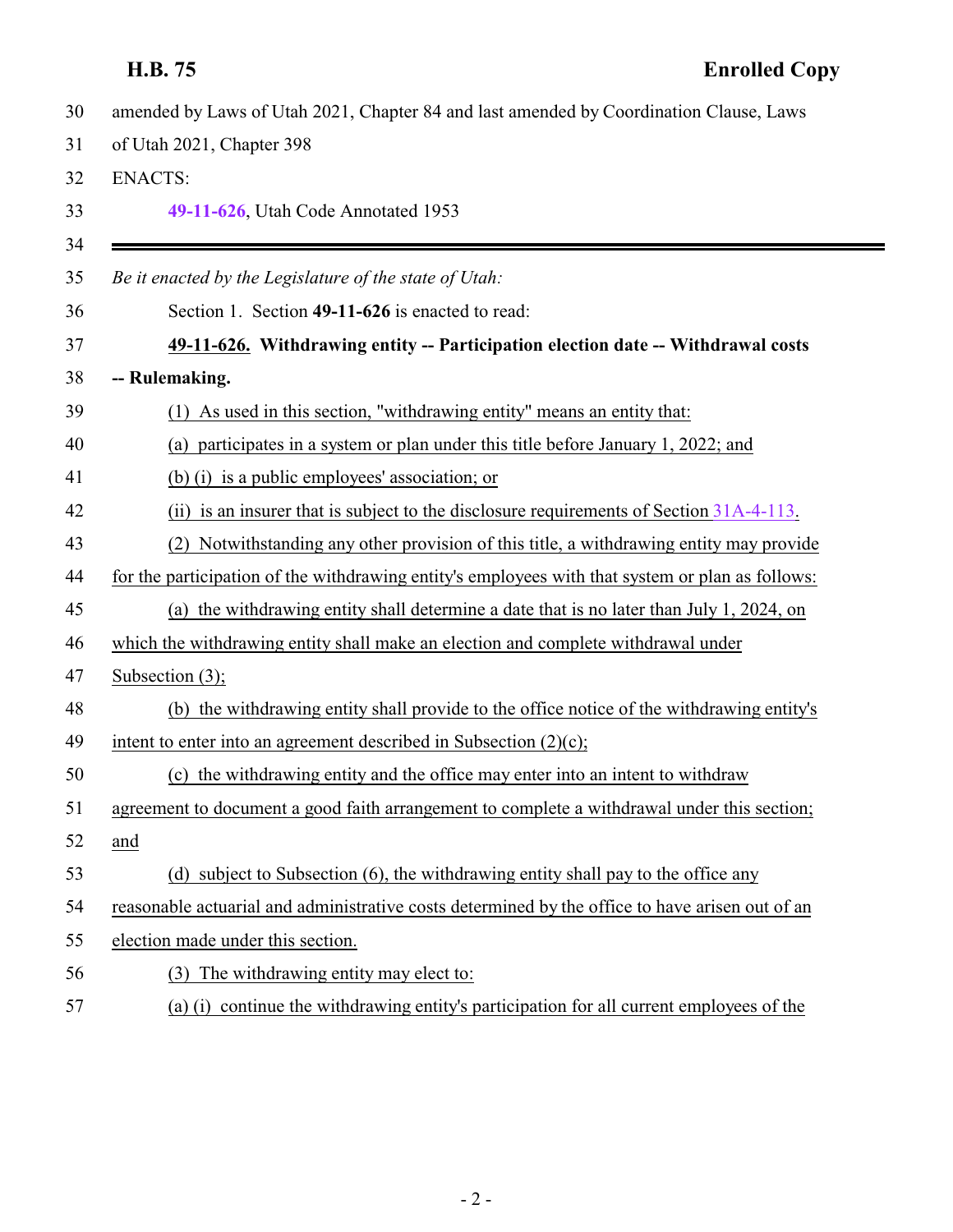| 58                | withdrawing entity, who are covered by a system or plan on the date set under Subsection          |
|-------------------|---------------------------------------------------------------------------------------------------|
| 59                | $(2)(a)$ ; and                                                                                    |
| 60                | (ii) withdraw from participation in all systems and plans for all persons initially               |
| 61                | entering employment with the withdrawing entity, beginning on the date set under Subsection       |
| 62                | $(2)(a)$ ; or                                                                                     |
| 63                | (b) withdraw from participation in all systems or plans for all current and future                |
| 64                | employees of the withdrawing entity, beginning on the date set under Subsection (2)(a).           |
| 65                | $(4)$ (a) An election made under Subsection (3):                                                  |
| 66                | shall be made on or before the date specified under Subsection $(2)(a)$ ;<br>(i)                  |
| 67                | (ii) shall be documented by a resolution adopted by the governing body of the                     |
| 68                | withdrawing entity;                                                                               |
| 69                | (iii) remains in effect unless and until the withdrawing entity again becomes a                   |
| 70                | participating employer with the office in accordance with Subsection (5); and                     |
| 71                | (iv) applies to the withdrawing entity as the employer and to all employees of the                |
| 72                | withdrawing entity.                                                                               |
| 73                | (b) Notwithstanding an election made under Subsection (3), any eligibility for service            |
| 74                | credit earned by an employee under this title before the date specified under Subsection $(2)(a)$ |
| 75                | is not affected by this section.                                                                  |
| 76                | (c) Notwithstanding any other provision of this title, a withdrawing entity that makes            |
| 77                | an election under Subsection (3) may provide or participate in any type of public or private      |
| 78                | retirement for the withdrawing entity's employees after the withdrawal.                           |
| 79                | (5) After the withdrawal and subject to the laws and rules governing participating                |
| 80                | employer admission, the withdrawing entity may elect, by resolution of the withdrawing            |
| 81                | entity's governing body, to resume participation with the office and apply for admission as a     |
| 82                | participating employer in a system or plan under this title.                                      |
| 83                | (6) Before a withdrawing entity may withdraw under this section, the withdrawing                  |
| 84                | entity and the office shall enter into an agreement on:                                           |
| $\Omega$ $\Gamma$ |                                                                                                   |

85 (a) the costs described under Subsection  $(2)(d)$ ; and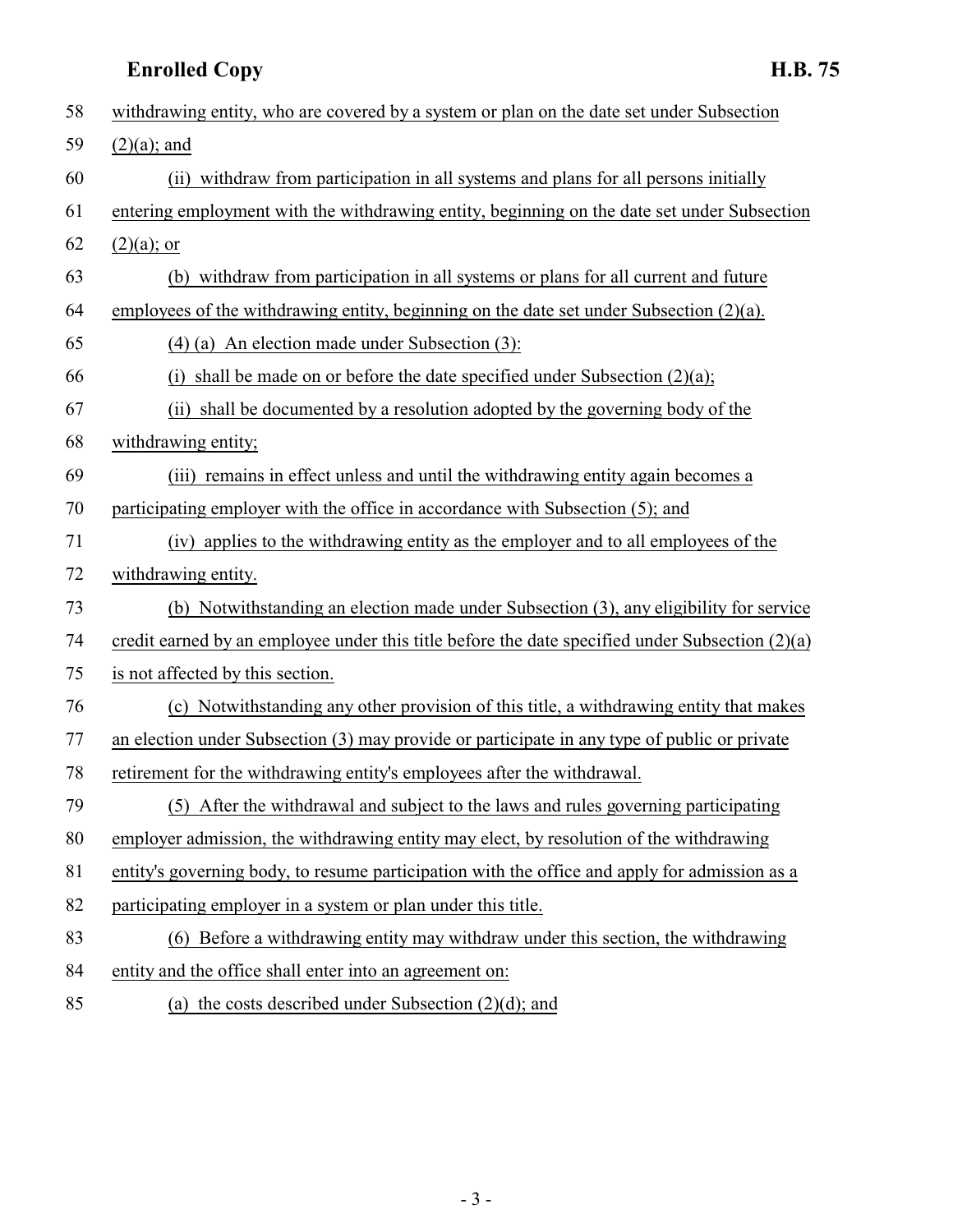<span id="page-3-0"></span>

| 86  | (b) arrangements for the payment of the costs described under Subsection $(2)(d)$ .               |
|-----|---------------------------------------------------------------------------------------------------|
| 87  | Section 2. Section 49-12-203 is amended to read:                                                  |
| 88  | 49-12-203. Exclusions from membership in system.                                                  |
| 89  | (1) The following employees are not eligible for service credit in this system:                   |
| 90  | (a) subject to the requirements of Subsection (2), an employee whose employment                   |
| 91  | status is temporary in nature due to the nature or the type of work to be performed;              |
| 92  | (b) except as provided under Subsection $(3)(a)$ , an employee of an institution of higher        |
| 93  | education who participates in a retirement system with a public or private retirement system,     |
| 94  | organization, or company designated by the Utah Board of Higher Education, or the technical       |
| 95  | college board of trustees for an employee of each technical college, during any period in which   |
| 96  | required contributions based on compensation have been paid on behalf of the employee by the      |
| 97  | employer;                                                                                         |
| 98  | (c) an employee serving as an exchange employee from outside the state for an                     |
| 99  | employer who has not elected to make all of the employer's exchange employees eligible for        |
| 100 | service credit in this system;                                                                    |
| 101 | (d) an executive department head of the state, a member of the State Tax Commission,              |
| 102 | the Public Service Commission, and a member of a full-time or part-time board or commission       |
| 103 | who files a formal request for exemption;                                                         |
| 104 | (e) an employee of the Department of Workforce Services who is covered under                      |
| 105 | another retirement system allowed under Title 35A, Chapter 4, Employment Security Act;            |
| 106 | (f) an employee who is employed on or after July 1, 2009, with an employer that has               |
| 107 | elected, prior to July 1, 2009, to be excluded from participation in this system under Subsection |
| 108 | 49-12-202(2)(c);                                                                                  |
| 109 | (g) an employee who is employed on or after July 1, 2014, with an employer that has               |
| 110 | elected, prior to July 1, 2014, to be excluded from participation in this system under Subsection |
| 111 | 49-12-202(2)(d);                                                                                  |
| 112 | (h) an employee who is employed with a withdrawing entity that has elected under                  |
| 113 | Section $49-11-623$ , prior to January 1, 2017, to exclude:                                       |
|     |                                                                                                   |
|     |                                                                                                   |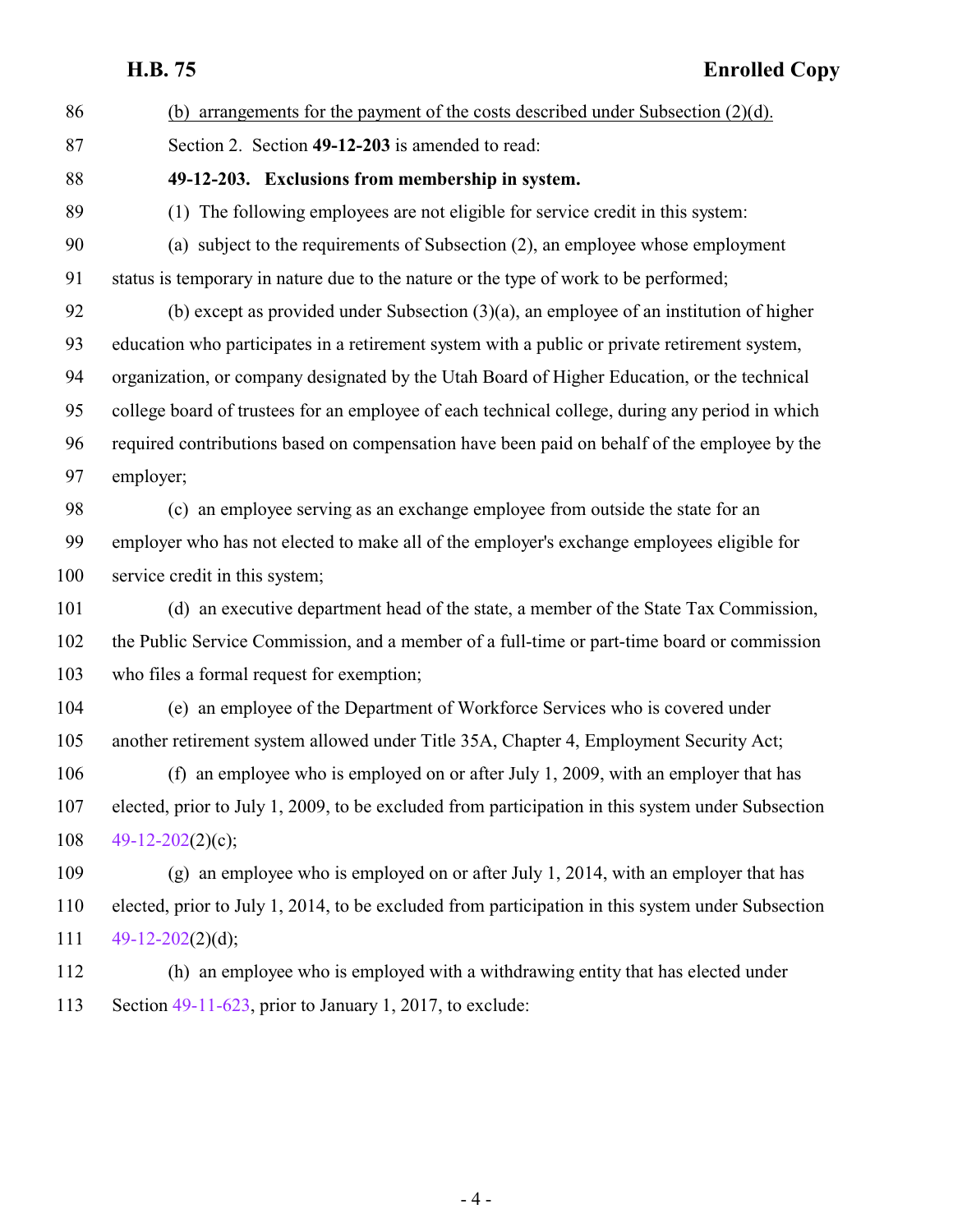| 114 | (i) new employees from participation in this system under Subsection $49-11-623(3)(a)$ ;            |
|-----|-----------------------------------------------------------------------------------------------------|
| 115 | or                                                                                                  |
| 116 | (ii) all employees from participation in this system under Subsection $49-11-623(3)(b)$ ;           |
| 117 | (i) an employee described in Subsection $(1)(i)(i)$ or $(ii)$ who is employed with a                |
| 118 | withdrawing entity that has elected under Section 49-11-624, before January 1, 2018, to             |
| 119 | exclude:                                                                                            |
| 120 | (i) new employees from participation in this system under Subsection $49-11-624(3)(a)$ ;            |
| 121 | or                                                                                                  |
| 122 | (ii) all employees from participation in this system under Subsection $49-11-624(3)(b)$ ;           |
| 123 | [or]                                                                                                |
| 124 | (i) an employee who is employed with a withdrawing entity that has elected under                    |
| 125 | Section 49-11-625, before July 1, 2022, to exclude all employees from participation in this         |
| 126 | system[ $:$ ]; or                                                                                   |
| 127 | (k) an employee who is employed with a withdrawing entity that, before July 1, 2024,                |
| 128 | elects under Section 49-11-626 to exclude:                                                          |
| 129 | (i) new employees from participation in this system under Subsection $49-11-626(3)(a)$ ;            |
| 130 | or                                                                                                  |
| 131 | (ii) all employees from participation in this system under Subsection $49-11-626(3)(b)$ .           |
| 132 | (2) If an employee whose status is temporary in nature due to the nature of type of                 |
| 133 | work to be performed:                                                                               |
| 134 | (a) is employed for a term that exceeds six months and the employee otherwise                       |
| 135 | qualifies for service credit in this system, the participating employer shall report and certify to |
| 136 | the office that the employee is a regular full-time employee effective the beginning of the         |
| 137 | seventh month of employment; or                                                                     |
| 138 | (b) was previously terminated prior to being eligible for service credit in this system             |
| 139 | and is reemployed within three months of termination by the same participating employer, the        |
| 140 | participating employer shall report and certify that the member is a regular full-time employee     |
| 141 | when the total of the periods of employment equals six months and the employee otherwise            |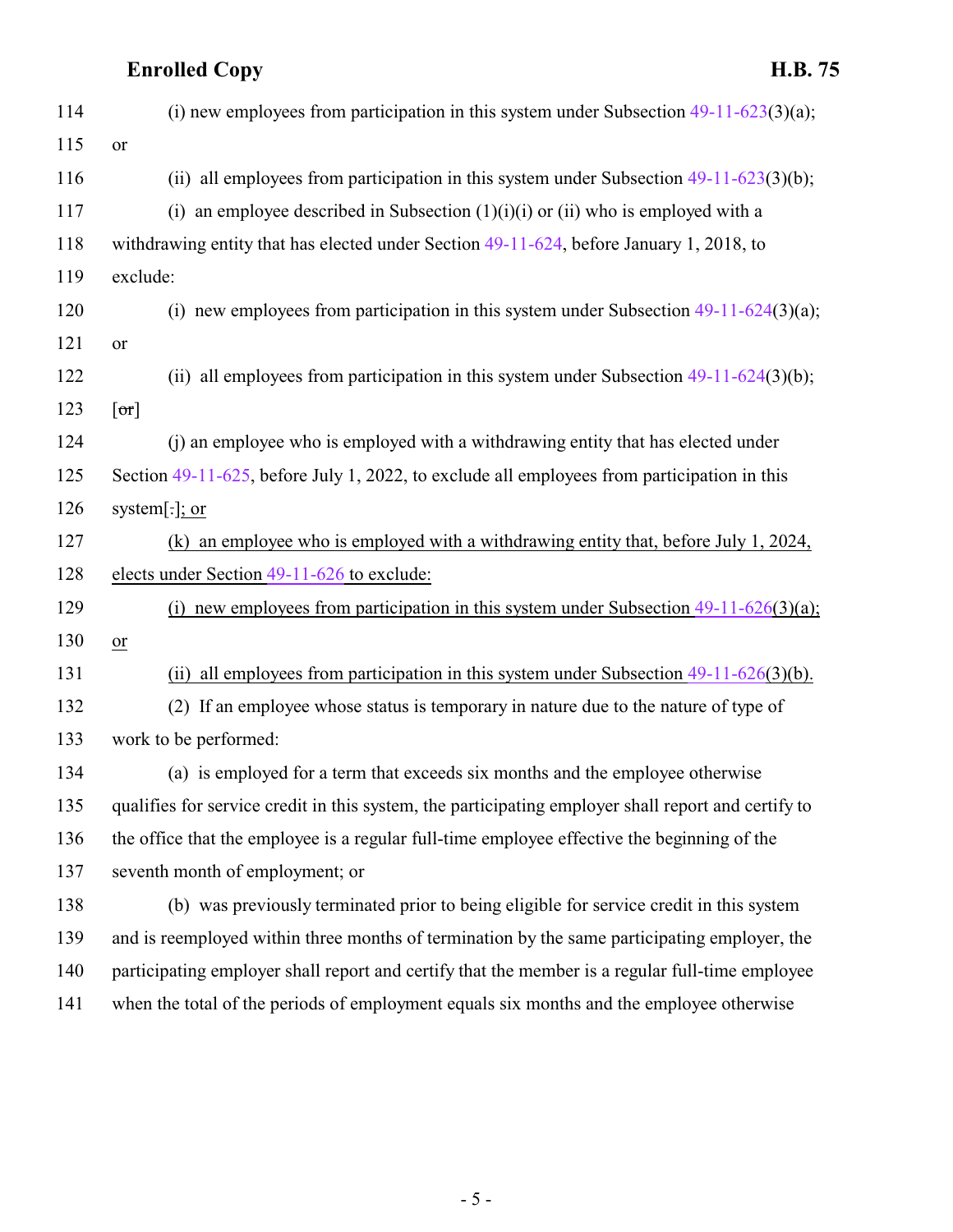| 142 | qualifies for service credits in this system.                                                   |
|-----|-------------------------------------------------------------------------------------------------|
| 143 | (3) (a) Upon cessation of the participating employer contributions, an employee under           |
| 144 | Subsection $(1)(b)$ is eligible for service credit in this system.                              |
| 145 | (b) Notwithstanding the provisions of Subsection $(1)(f)$ , any eligibility for service         |
| 146 | credit earned by an employee under this chapter before July 1, 2009 is not affected under       |
| 147 | Subsection $(1)(f)$ .                                                                           |
| 148 | (c) Notwithstanding the provisions of Subsection $(1)(g)$ , any eligibility for service         |
| 149 | credit earned by an employee under this chapter before July 1, 2014, is not affected under      |
| 150 | Subsection $(1)(g)$ .                                                                           |
| 151 | (4) Upon filing a written request for exemption with the office, the following                  |
| 152 | employees shall be exempt from coverage under this system:                                      |
| 153 | (a) a full-time student or the spouse of a full-time student and individuals employed in        |
| 154 | a trainee relationship;                                                                         |
| 155 | (b) an elected official;                                                                        |
| 156 | (c) an executive department head of the state, a member of the State Tax Commission,            |
| 157 | a member of the Public Service Commission, and a member of a full-time or part-time board or    |
| 158 | commission;                                                                                     |
| 159 | (d) an employee of the Governor's Office of Planning and Budget;                                |
| 160 | (e) an employee of the Governor's Office of Economic Opportunity;                               |
| 161 | an employee of the Commission on Criminal and Juvenile Justice;<br>(f)                          |
| 162 | (g) an employee of the Governor's Office;                                                       |
| 163 | (h) an employee of the Public Lands Policy Coordinating Office, created in Section              |
| 164 | 63L-11-201;                                                                                     |
| 165 | (i) an employee of the State Auditor's Office;                                                  |
| 166 | an employee of the State Treasurer's Office;<br>(i)                                             |
| 167 | (k) any other member who is permitted to make an election under Section $49-11-406$ ;           |
| 168 | (1) a person appointed as a city manager or chief city administrator or another person          |
| 169 | employed by a municipality, county, or other political subdivision, who is an at-will employee; |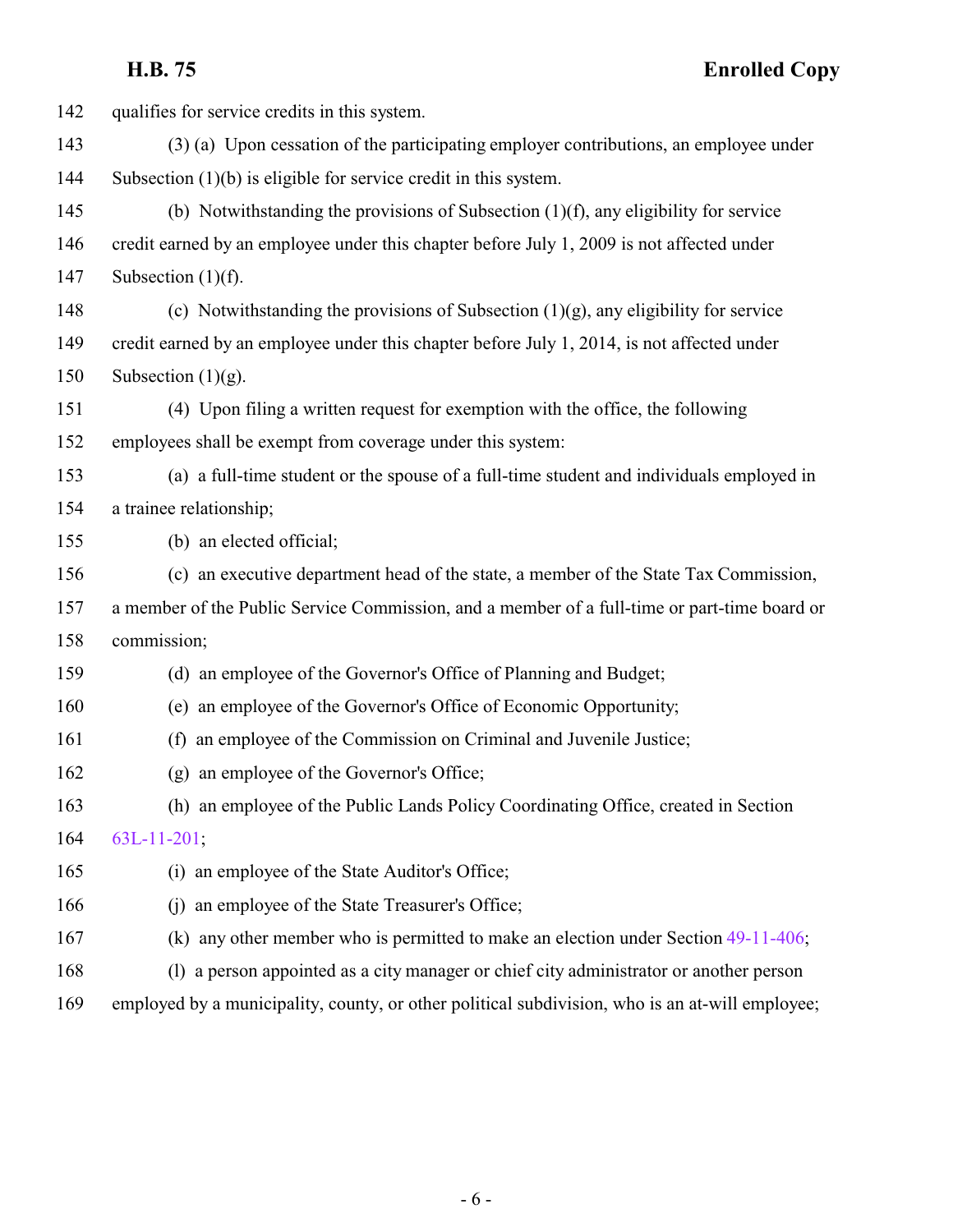<span id="page-6-0"></span>

| 170 | (m) an employee of an interlocal cooperative agency created under Title 11, Chapter             |
|-----|-------------------------------------------------------------------------------------------------|
| 171 | 13, Interlocal Cooperation Act, who is engaged in a specialized trade customarily provided      |
| 172 | through membership in a labor organization that provides retirement benefits to the             |
| 173 | organization's members; and                                                                     |
| 174 | (n) an employee serving as an exchange employee from outside the state for an                   |
| 175 | employer who has elected to make all of the employer's exchange employees eligible for          |
| 176 | service credit in this system.                                                                  |
| 177 | (5) (a) Each participating employer shall prepare and maintain a list designating those         |
| 178 | positions eligible for exemption under Subsection (4).                                          |
| 179 | (b) An employee may not be exempted unless the employee is employed in an                       |
| 180 | exempted position designated by the participating employer.                                     |
| 181 | (6) (a) In accordance with this section, Section $49-13-203$ , and Section $49-22-205$ , a      |
| 182 | municipality, county, or political subdivision may not exempt a total of more than 50 positions |
| 183 | or a number equal to 10% of the eligible employees of the municipality, county, or political    |
| 184 | subdivision, whichever is less.                                                                 |
| 185 | (b) A municipality, county, or political subdivision may exempt at least one regular            |
| 186 | full-time employee.                                                                             |
| 187 | (7) Each participating employer shall:                                                          |
| 188 | (a) maintain a list of employee exemptions; and                                                 |
| 189 | (b) update the employee exemptions in the event of any change.                                  |
| 190 | (8) The office may make rules to implement this section.                                        |
| 191 | (9) An employee's exclusion, exemption, participation, or election described in this            |
| 192 | section:                                                                                        |
| 193 | (a) shall be made in accordance with this section; and                                          |
| 194 | (b) is subject to requirements under federal law and rules made by the board.                   |
| 195 | Section 3. Section 49-13-203 is amended to read:                                                |
| 196 | 49-13-203. Exclusions from membership in system.                                                |
| 197 | The following employees are not eligible for service credit in this system:<br>(1)              |
|     |                                                                                                 |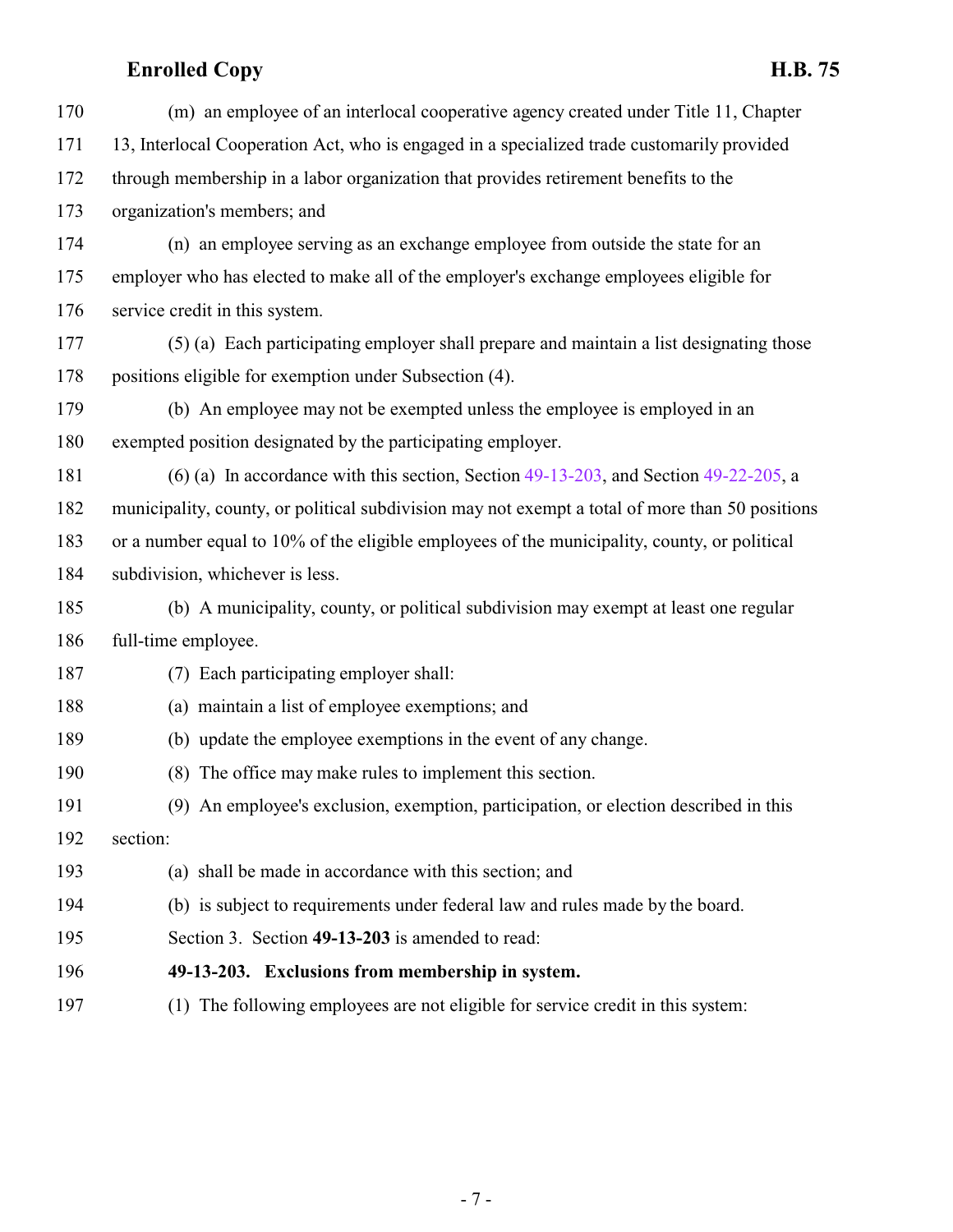(a) subject to the requirements of Subsection (2), an employee whose employment status is temporary in nature due to the nature or the type of work to be performed;

 (b) except as provided under Subsection (3)(a), an employee of an institution of higher education who participates in a retirement system with a public or private retirement system, organization, or company designated by the Utah Board of Higher Education, or the technical college board of trustees for an employee of each technical college, during any period in which required contributions based on compensation have been paid on behalf of the employee by the employer;

 (c) an employee serving as an exchange employee from outside the state for an employer who has not elected to make all of the employer's exchange employees eligible for service credit in this system;

 (d) an executive department head of the state or a legislative director, senior executive employed by the governor's office, a member of the State Tax Commission, a member of the Public Service Commission, and a member of a full-time or part-time board or commission who files a formal request for exemption;

 (e) an employee of the Department of Workforce Services who is covered under another retirement system allowed under Title 35A, Chapter 4, Employment Security Act;

 (f) an employee who is employed with an employer that has elected to be excluded 216 from participation in this system under Subsection [49-13-202](http://le.utah.gov/UtahCode/SectionLookup.jsp?section=49-13-202&session=2022GS)(5), effective on or after the date of the employer's election under Subsection [49-13-202](http://le.utah.gov/UtahCode/SectionLookup.jsp?section=49-13-202&session=2022GS)(5);

 (g) an employee who is employed with a withdrawing entity that has elected under Section [49-11-623](http://le.utah.gov/UtahCode/SectionLookup.jsp?section=49-11-623&session=2022GS), prior to January 1, 2017, to exclude:

220 (i) new employees from participation in this system under Subsection [49-11-623](http://le.utah.gov/UtahCode/SectionLookup.jsp?section=49-11-623&session=2022GS)(3)(a); or

222 (ii) all employees from participation in this system under Subsection [49-11-623](http://le.utah.gov/UtahCode/SectionLookup.jsp?section=49-11-623&session=2022GS)(3)(b);

 (h) an employee described in Subsection (1)(h)(i) or (ii) who is employed with a withdrawing entity that has elected under Section [49-11-624](http://le.utah.gov/UtahCode/SectionLookup.jsp?section=49-11-624&session=2022GS), before January 1, 2018, to exclude: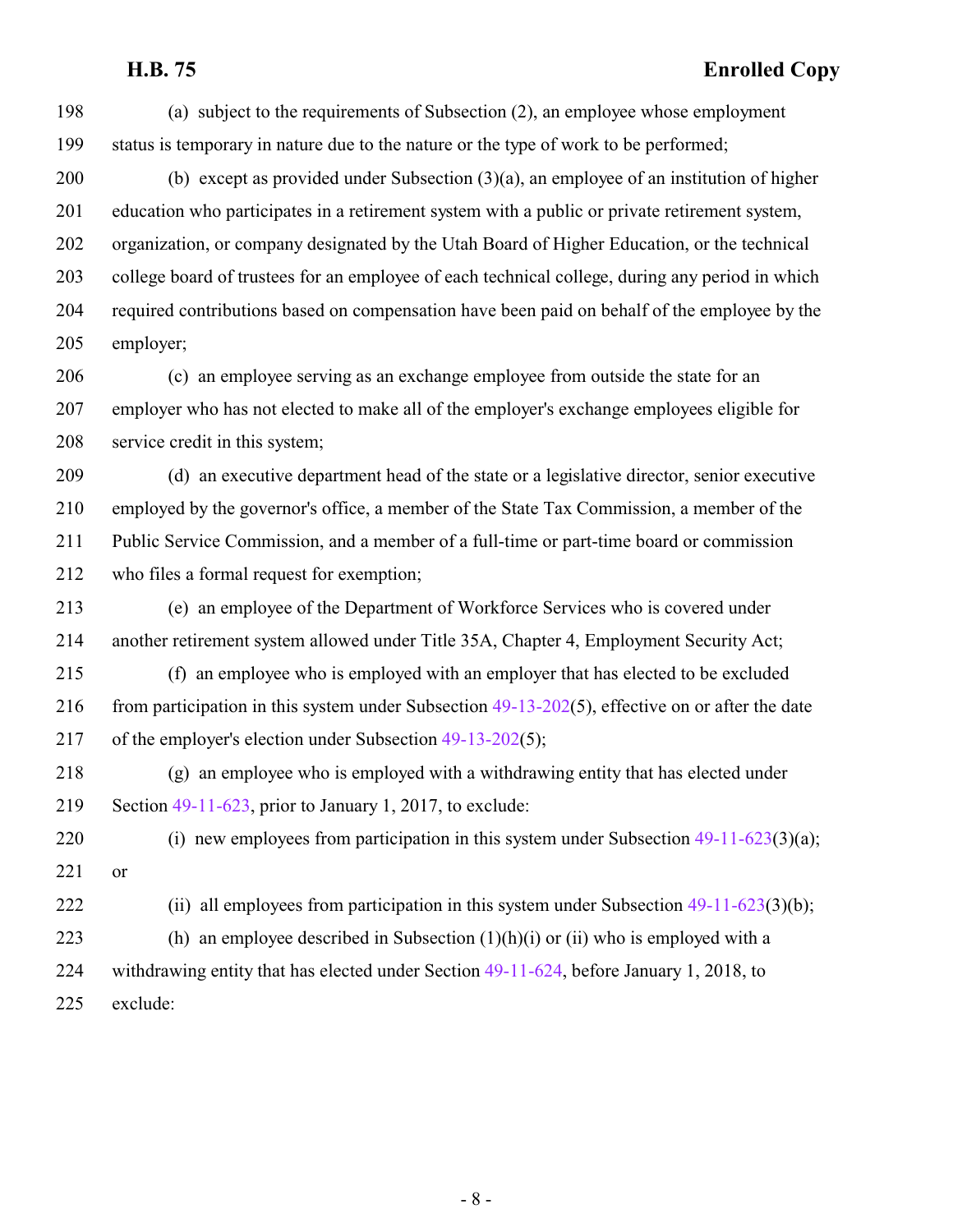| 226 | (i) new employees from participation in this system under Subsection $49-11-624(3)(a)$ ;            |
|-----|-----------------------------------------------------------------------------------------------------|
| 227 | <b>or</b>                                                                                           |
| 228 | (ii) all employees from participation in this system under Subsection $49-11-624(3)(b)$ ;           |
| 229 | [or]                                                                                                |
| 230 | (i) an employee who is employed with a withdrawing entity that has elected under                    |
| 231 | Section 49-11-625, before July 1, 2022, to exclude all employees from participation in this         |
| 232 | system[ $\cdot$ ]; or                                                                               |
| 233 | (j) an employee who is employed with a withdrawing entity that, before July 1, 2024,                |
| 234 | elects under Section $49-11-626$ to exclude:                                                        |
| 235 | (i) new employees from participation in this system under Subsection $49-11-626(3)(a)$ ;            |
| 236 | $or$                                                                                                |
| 237 | all employees from participation in this system under Subsection $49-11-626(3)(b)$ .<br>(ii)        |
| 238 | (2) If an employee whose status is temporary in nature due to the nature of type of                 |
| 239 | work to be performed:                                                                               |
| 240 | (a) is employed for a term that exceeds six months and the employee otherwise                       |
| 241 | qualifies for service credit in this system, the participating employer shall report and certify to |
| 242 | the office that the employee is a regular full-time employee effective the beginning of the         |
| 243 | seventh month of employment; or                                                                     |
| 244 | (b) was previously terminated prior to being eligible for service credit in this system             |
| 245 | and is reemployed within three months of termination by the same participating employer, the        |
| 246 | participating employer shall report and certify that the member is a regular full-time employee     |
| 247 | when the total of the periods of employment equals six months and the employee otherwise            |
| 248 | qualifies for service credits in this system.                                                       |
| 249 | (3) (a) Upon cessation of the participating employer contributions, an employee under               |
| 250 | Subsection $(1)(b)$ is eligible for service credit in this system.                                  |
| 251 | (b) Notwithstanding the provisions of Subsection $(1)(f)$ , any eligibility for service             |
| 252 | credit earned by an employee under this chapter before the date of the election under               |
| 253 | Subsection $49-13-202(5)$ is not affected under Subsection (1)(f).                                  |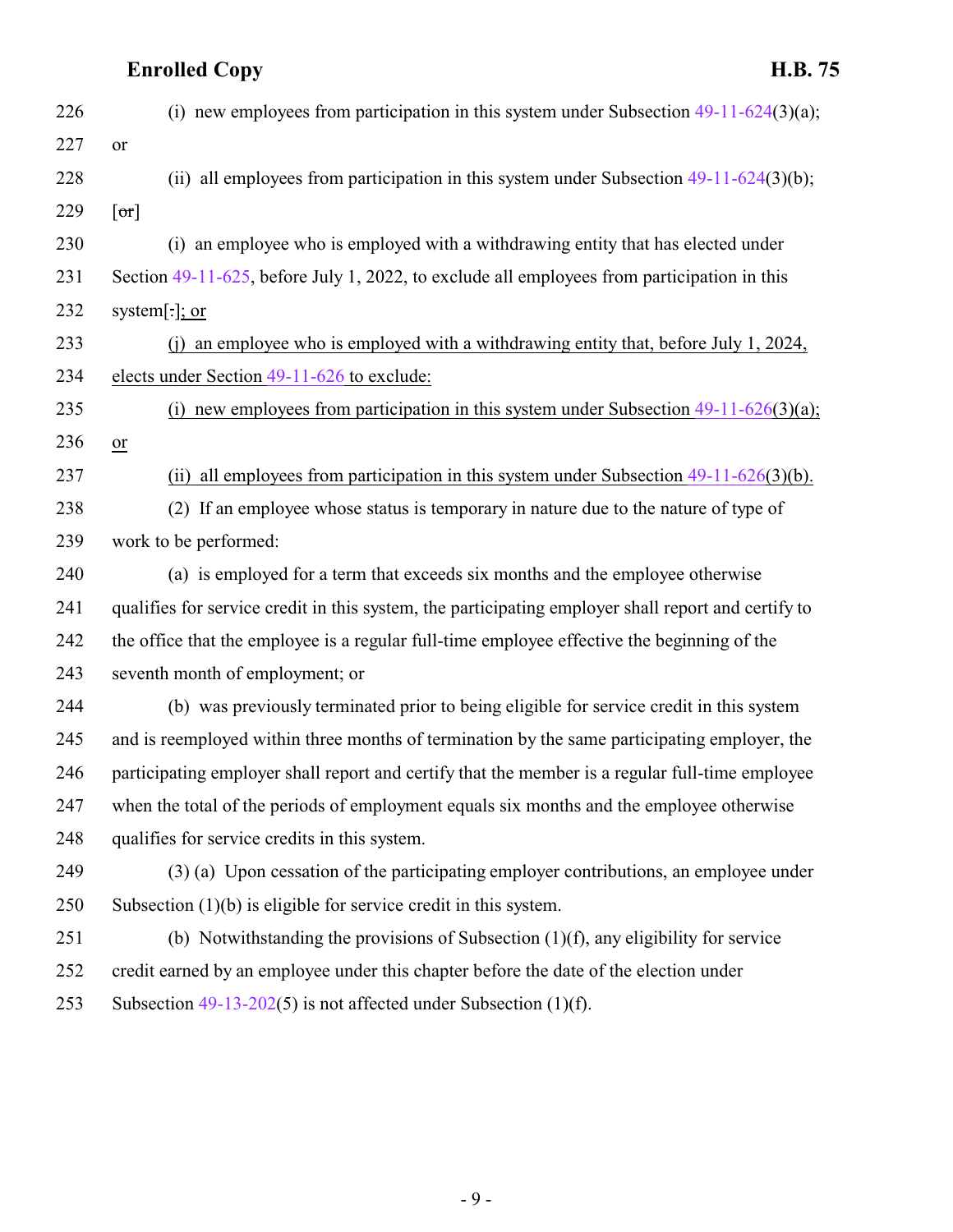| 254 | (4) Upon filing a written request for exemption with the office, the following                  |
|-----|-------------------------------------------------------------------------------------------------|
| 255 | employees shall be exempt from coverage under this system:                                      |
| 256 | (a) a full-time student or the spouse of a full-time student and individuals employed in        |
| 257 | a trainee relationship;                                                                         |
| 258 | (b) an elected official;                                                                        |
| 259 | (c) an executive department head of the state, a member of the State Tax Commission,            |
| 260 | a member of the Public Service Commission, and a member of a full-time or part-time board or    |
| 261 | commission;                                                                                     |
| 262 | (d) an employee of the Governor's Office of Planning and Budget;                                |
| 263 | (e) an employee of the Governor's Office of Economic Opportunity;                               |
| 264 | an employee of the Commission on Criminal and Juvenile Justice;<br>(f)                          |
| 265 | (g) an employee of the Governor's Office;                                                       |
| 266 | (h) an employee of the State Auditor's Office;                                                  |
| 267 | (i) an employee of the State Treasurer's Office;                                                |
| 268 | any other member who is permitted to make an election under Section 49-11-406;<br>(i)           |
| 269 | (k) a person appointed as a city manager or chief city administrator or another person          |
| 270 | employed by a municipality, county, or other political subdivision, who is an at-will employee; |
| 271 | (1) an employee of an interlocal cooperative agency created under Title 11, Chapter 13,         |
| 272 | Interlocal Cooperation Act, who is engaged in a specialized trade customarily provided through  |
| 273 | membership in a labor organization that provides retirement benefits to its members; and        |
| 274 | (m) an employee serving as an exchange employee from outside the state for an                   |
| 275 | employer who has elected to make all of the employer's exchange employees eligible for          |
| 276 | service credit in this system.                                                                  |
| 277 | (5) (a) Each participating employer shall prepare and maintain a list designating those         |
| 278 | positions eligible for exemption under Subsection (4).                                          |
| 279 | (b) An employee may not be exempted unless the employee is employed in a position               |
| 280 | designated by the participating employer.                                                       |
| 281 | (6) (a) In accordance with this section, Section $49-12-203$ , and Section $49-22-205$ , a      |

 $-10-$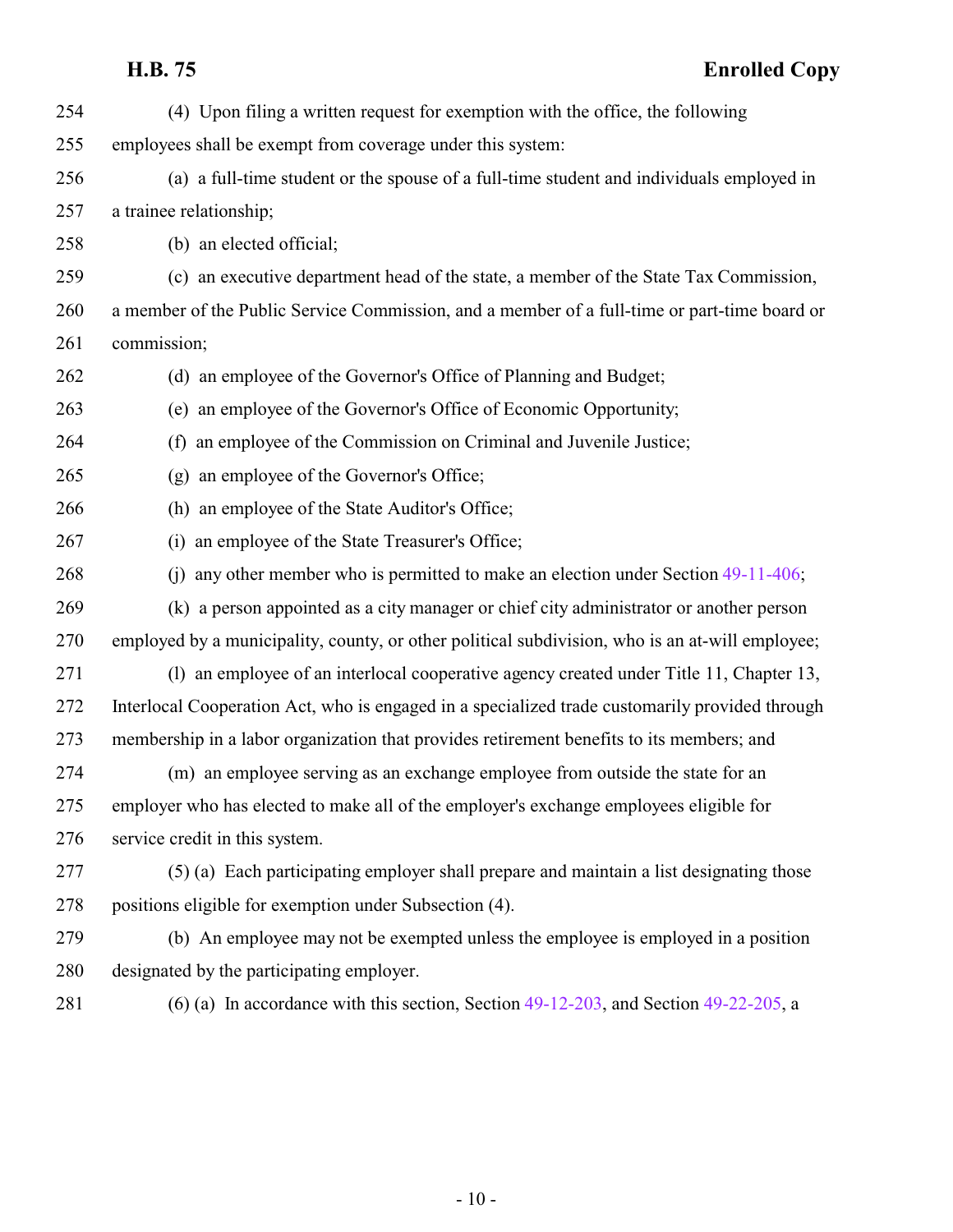<span id="page-10-0"></span>

| 282 | municipality, county, or political subdivision may not exempt a total of more than 50 positions |
|-----|-------------------------------------------------------------------------------------------------|
| 283 | or a number equal to 10% of the eligible employees of the municipality, county, or political    |
| 284 | subdivision, whichever is less.                                                                 |
| 285 | (b) A municipality, county, or political subdivision may exempt at least one regular            |
| 286 | full-time employee.                                                                             |
| 287 | (7) Each participating employer shall:                                                          |
| 288 | (a) maintain a list of employee exemptions; and                                                 |
| 289 | (b) update the employee exemptions in the event of any change.                                  |
| 290 | (8) The office may make rules to implement this section.                                        |
| 291 | (9) An employee's exclusion, exemption, participation, or election described in this            |
| 292 | section:                                                                                        |
| 293 | (a) shall be made in accordance with this section; and                                          |
| 294 | (b) is subject to requirements under federal law and rules made by the board.                   |
| 295 | Section 4. Section 49-22-203 is amended to read:                                                |
| 296 | 49-22-203. Exclusions from membership in system.                                                |
| 297 | (1) The following employees are not eligible for service credit in this system:                 |
| 298 | (a) subject to the requirements of Subsection (2), an employee whose employment                 |
| 299 | status is temporary in nature due to the nature or the type of work to be performed;            |
|     |                                                                                                 |
| 300 | (b) except as provided under Subsection (3), an employee of an institution of higher            |
| 301 | education who participates in a retirement system with a public or private retirement system,   |
| 302 | organization, or company designated by the Utah Board of Higher Education, or the technical     |
| 303 | college board of trustees for an employee of each technical college, during any period in which |
| 304 | required contributions based on compensation have been paid on behalf of the employee by the    |
| 305 | employer;                                                                                       |
| 306 | (c) an employee serving as an exchange employee from outside the state for an                   |
| 307 | employer who has not elected to make all of the employer's exchange employees eligible for      |
| 308 | service credit in this system;                                                                  |

(d) an employee of the Department of Workforce Services who is covered under

- 11 -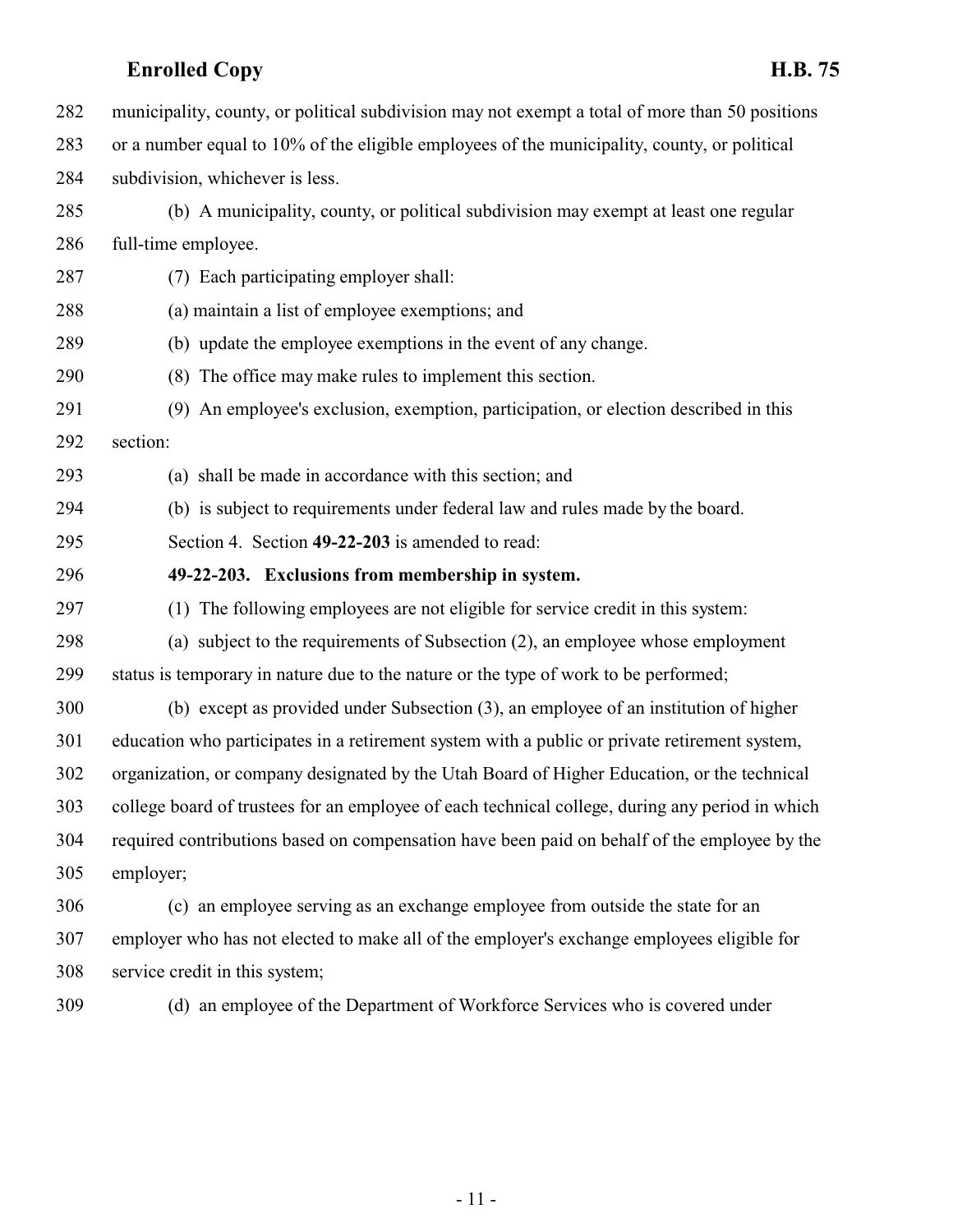| 310 | another retirement system allowed under Title 35A, Chapter 4, Employment Security Act;              |
|-----|-----------------------------------------------------------------------------------------------------|
| 311 | (e) an employee who is employed with a withdrawing entity that has elected under                    |
| 312 | Section $49-11-623$ , prior to January 1, 2017, to exclude:                                         |
| 313 | (i) new employees from participation in this system under Subsection $49-11-623(3)(a)$ ;            |
| 314 | or                                                                                                  |
| 315 | (ii) all employees from participation in this system under Subsection $49-11-623(3)(b)$ ;           |
| 316 | (f) a person who files a written request for exemption with the office under Section                |
| 317 | 49-22-205;                                                                                          |
| 318 | (g) an employee described in Subsection $(1)(g)(i)$ or (ii) who is employed with a                  |
| 319 | withdrawing entity that has elected under Section 49-11-624, before January 1, 2018, to             |
| 320 | exclude:                                                                                            |
| 321 | (i) new employees from participation in this system under Subsection $49-11-624(3)(a)$ ;            |
| 322 | or                                                                                                  |
| 323 | (ii) all employees from participation in this system under Subsection $49-11-624(3)(b)$ ;           |
| 324 | [or]                                                                                                |
| 325 | (h) an employee who is employed with a withdrawing entity that has elected under                    |
| 326 | Section 49-11-625, before July 1, 2022, to exclude all employees from participation in this         |
| 327 | system[ $\cdot$ ]; or                                                                               |
| 328 | an employee who is employed with a withdrawing entity that, before July 1, 2024,<br>(i)             |
| 329 | elects under Section 49-11-626 to exclude:                                                          |
| 330 | new employees from participation in this system under Subsection $49-11-626(3)(a)$ ;                |
| 331 | <sub>or</sub>                                                                                       |
| 332 | all employees from participation in this system under Subsection $49-11-626(3)(b)$ .<br>(i)         |
| 333 | (2) If an employee whose status is temporary in nature due to the nature of type of                 |
| 334 | work to be performed:                                                                               |
| 335 | (a) is employed for a term that exceeds six months and the employee otherwise                       |
| 336 | qualifies for service credit in this system, the participating employer shall report and certify to |
| 337 | the office that the employee is a regular full-time employee effective the beginning of the         |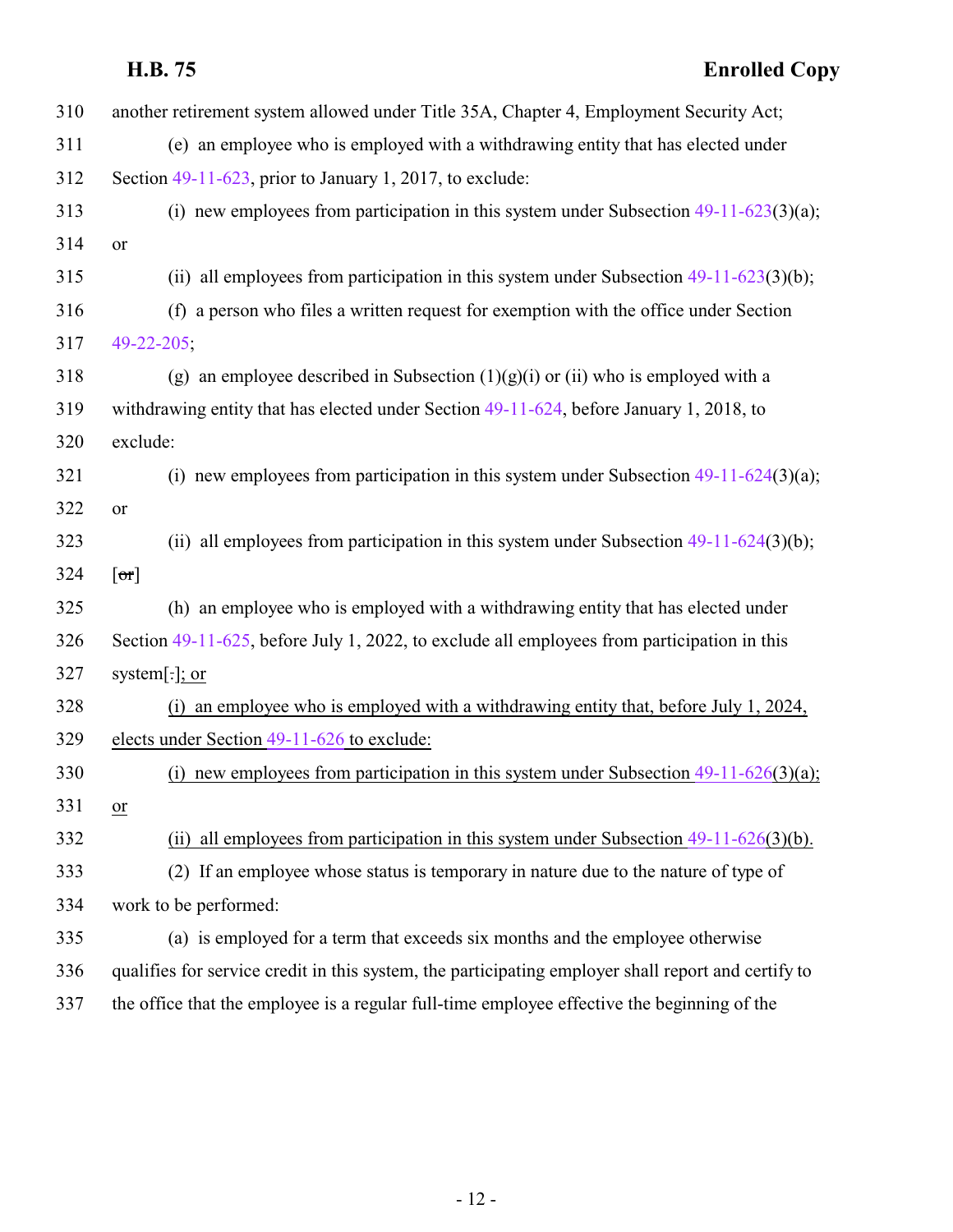<span id="page-12-0"></span>

| 338 | seventh month of employment; or                                                                 |
|-----|-------------------------------------------------------------------------------------------------|
| 339 | (b) was previously terminated prior to being eligible for service credit in this system         |
| 340 | and is reemployed within three months of termination by the same participating employer, the    |
| 341 | participating employer shall report and certify that the member is a regular full-time employee |
| 342 | when the total of the periods of employment equals six months and the employee otherwise        |
| 343 | qualifies for service credits in this system.                                                   |
| 344 | (3) Upon cessation of the participating employer contributions, an employee under               |
| 345 | Subsection $(1)(b)$ is eligible for service credit in this system.                              |
| 346 | (4) An employee's exclusion, exemption, participation, or election described in this            |
| 347 | section:                                                                                        |
| 348 | (a) shall be made in accordance with this section; and                                          |
| 349 | (b) is subject to requirements under federal law and rules made by the board.                   |
| 350 | Section 5. Section 67-3-12 is amended to read:                                                  |
| 351 | 67-3-12. Utah Public Finance Website -- Establishment and administration --                     |
| 352 | Records disclosure -- Exceptions.                                                               |
| 353 | (1) As used in this section:                                                                    |
| 354 | (a) (i) Subject to Subsections $(1)(a)(ii)$ and (iii), "independent entity" means the same      |
| 355 | as that term is defined in Section 63E-1-102.                                                   |
| 356 | (ii) "Independent entity" includes an entity that is part of an independent entity              |
| 357 | described in Subsection $(1)(a)(i)$ , if the entity is considered a component unit of the       |
| 358 | independent entity under the governmental accounting standards issued by the Governmental       |
| 359 | Accounting Standards Board.                                                                     |
| 360 | (iii) "Independent entity" does not include the Utah State Retirement Office created in         |
| 361 | Section 49-11-201.                                                                              |
| 362 | (b) "Local education agency" means a school district or charter school.                         |
| 363 | (c) "Participating local entity" means:                                                         |
| 364 | $(i)$ a county;                                                                                 |
|     |                                                                                                 |

(ii) a municipality;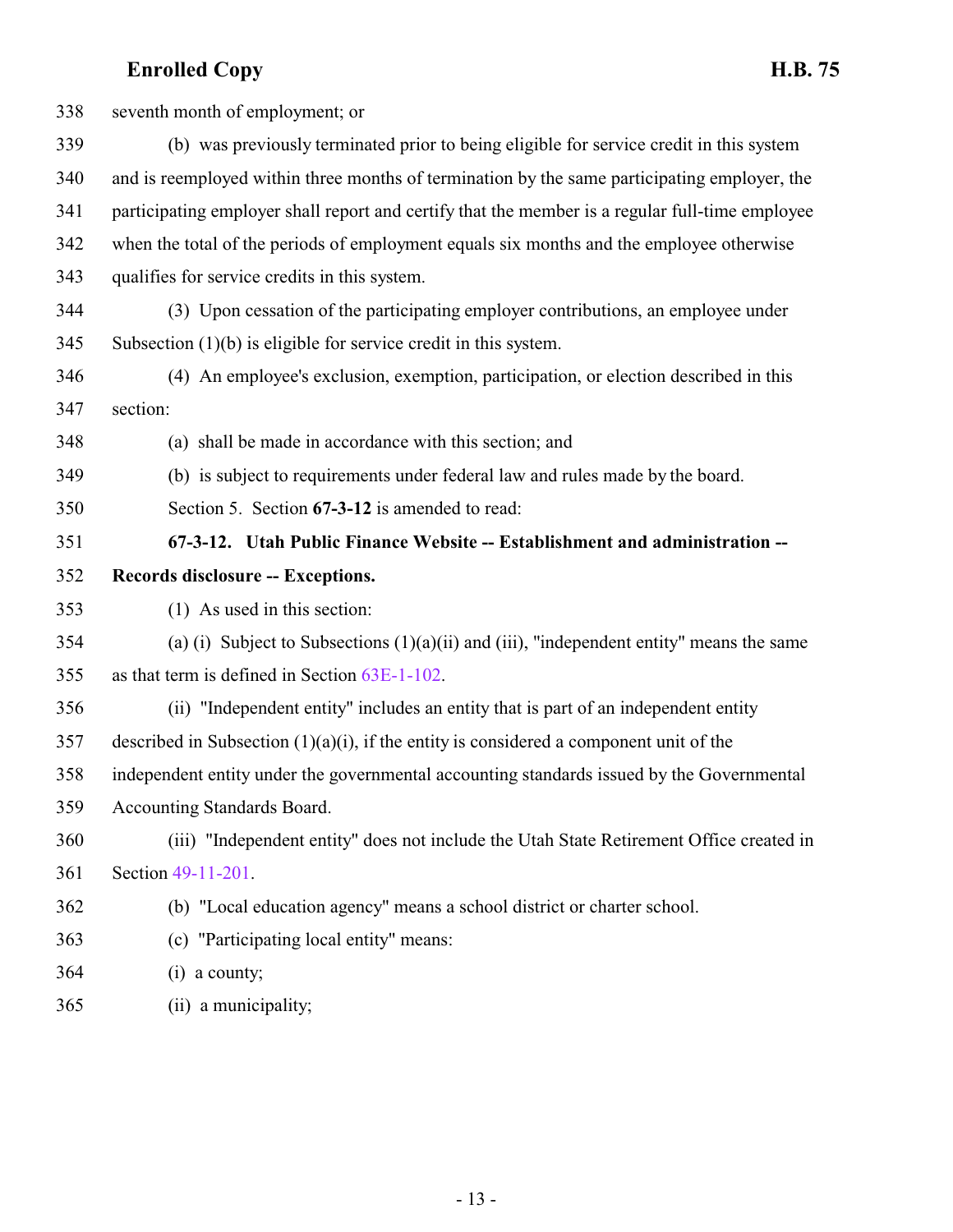| 366 | (iii) a local district under Title 17B, Limited Purpose Local Government Entities -                    |
|-----|--------------------------------------------------------------------------------------------------------|
| 367 | Local Districts;                                                                                       |
| 368 | (iv) a special service district under Title 17D, Chapter 1, Special Service District Act;              |
| 369 | (v) a housing authority under Title 35A, Chapter 8, Part 4, Housing Authorities;                       |
| 370 | (vi) a public transit district under Title 17B, Chapter 2a, Part 8, Public Transit District            |
| 371 | Act;                                                                                                   |
| 372 | (vii) except for a taxed interlocal entity as defined in Section 11-13-602:                            |
| 373 | (A) an interlocal entity as defined in Section $11-13-103$ ;                                           |
| 374 | (B) a joint or cooperative undertaking as defined in Section $11-13-103$ ; or                          |
| 375 | (C) any project, program, or undertaking entered into by interlocal agreement in                       |
| 376 | accordance with Title 11, Chapter 13, Interlocal Cooperation Act;                                      |
| 377 | (viii) except for a taxed interlocal entity as defined in Section $11-13-602$ , an entity that         |
| 378 | is part of an entity described in Subsections $(1)(c)(i)$ through (vii), if the entity is considered a |
| 379 | component unit of the entity described in Subsections $(1)(c)(i)$ through (vii) under the              |
| 380 | governmental accounting standards issued by the Governmental Accounting Standards Board;               |
| 381 | or                                                                                                     |
| 382 | (ix) a conservation district under Title 17D, Chapter 3, Conservation District Act.                    |
| 383 | (d) (i) "Participating state entity" means the state of Utah, including its executive,                 |
| 384 | legislative, and judicial branches, its departments, divisions, agencies, boards, commissions,         |
| 385 | councils, committees, and institutions.                                                                |
| 386 | (ii) "Participating state entity" includes an entity that is part of an entity described in            |
| 387 | Subsection $(1)(d)(i)$ , if the entity is considered a component unit of the entity described in       |
| 388 | Subsection $(1)(d)(i)$ under the governmental accounting standards issued by the Governmental          |
| 389 | Accounting Standards Board.                                                                            |
| 390 | (e) "Public finance website" or "website" means the website established by the state                   |
| 391 | auditor in accordance with this section.                                                               |
| 392 | (f) "Public financial information" means each record that is required under this section               |

393 or by rule made by the Office of the State Auditor under Subsection  $[(8)] (9)$  to be made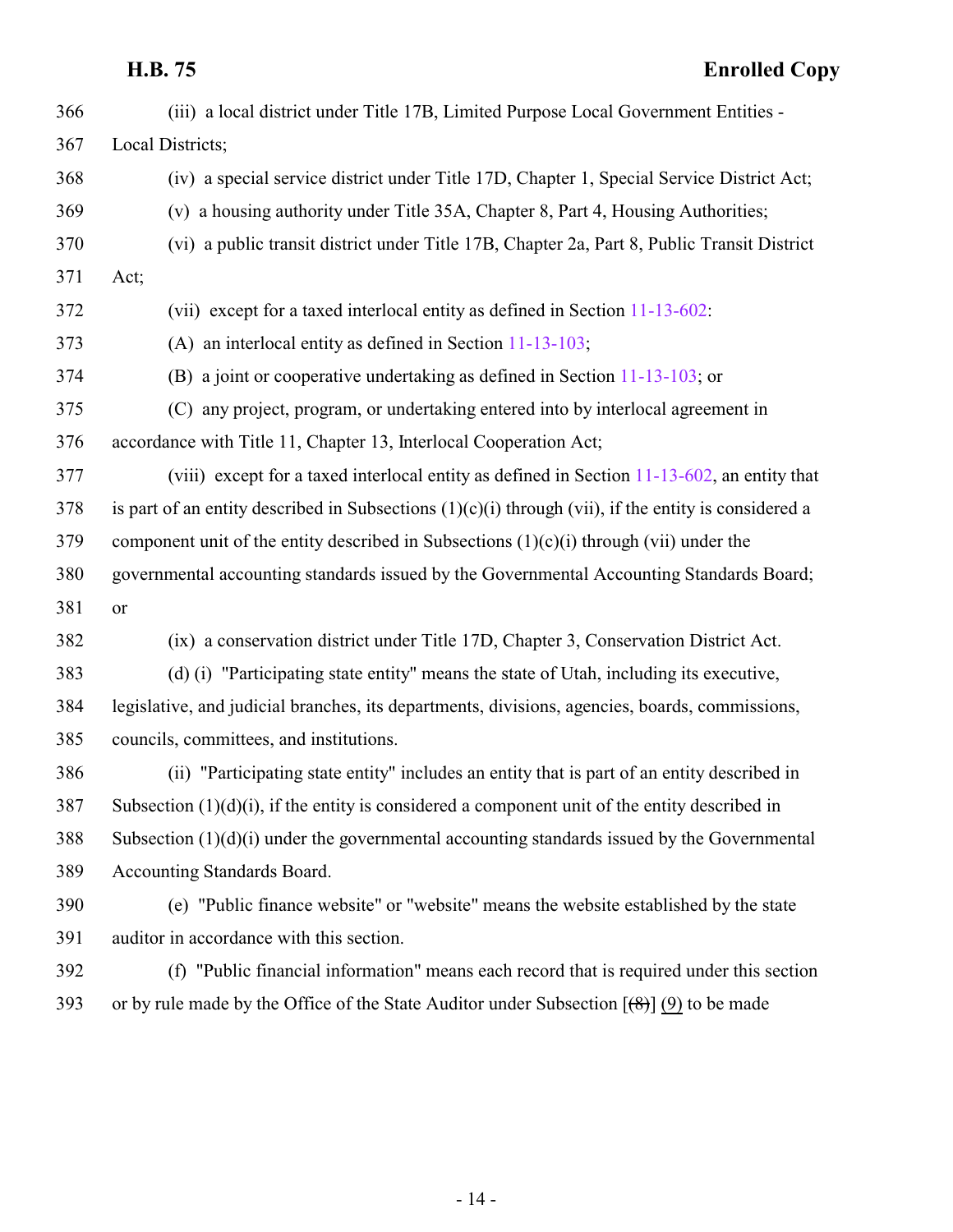| 394 | available on the public finance website, a participating local entity's website, or an independent |
|-----|----------------------------------------------------------------------------------------------------|
| 395 | entity's website.                                                                                  |
| 396 | (g) "Qualifying entity" means:                                                                     |
| 397 | (i) an independent entity;                                                                         |
| 398 | (ii) a participating local entity;                                                                 |
| 399 | (iii) a participating state entity;                                                                |
| 400 | (iv) a local education agency;                                                                     |
| 401 | (v) a state institution of higher education as defined in Section $53B-3-102$ ;                    |
| 402 | (vi) the Utah Educational Savings Plan created in Section 58B-8a-103;                              |
| 403 | (vii) the Utah Housing Corporation created in Section 63H-8-201;                                   |
| 404 | (viii) the School and Institutional Trust Lands Administration created in Section                  |
| 405 | $53C-1-201;$                                                                                       |
| 406 | (ix) the Utah Capital Investment Corporation created in Section $63N-6-301$ ; or                   |
| 407 | (x) a URS-participating employer.                                                                  |
| 408 | (h) (i) "URS-participating employer" means an entity that:                                         |
| 409 | (A) is a participating $[\text{entity}]$ employer, as that term is defined in Section 49-11-102;   |
| 410 | and                                                                                                |
| 411 | (B) is not required to report public financial information under this section as a                 |
| 412 | qualifying entity described in Subsections $(1)(g)(i)$ through $(ix)$ .                            |
| 413 | (ii) "URS-participating employer" does not include:                                                |
| 414 | (A) the Utah State Retirement Office created in Section 49-11-201; [or]                            |
| 415 | (B) an insurer that is subject to the disclosure requirements of Section 31A-4-113; or             |
| 416 | $[\langle B \rangle]$ (C) a withdrawing entity.                                                    |
| 417 | (i) (i) "Withdrawing entity" means:                                                                |
| 418 | (A) an entity that elects to withdraw from participation in a system or plan under Title           |
| 419 | 49, Chapter 11, Part 6, Procedures and Records[-];                                                 |
| 420 | (B) until the date determined under Subsection $49-11-626(2)(a)$ , a public employees'             |
| 421 | association that provides the notice of intent described in Subsection $49-11-626(2)(b)$ ; and     |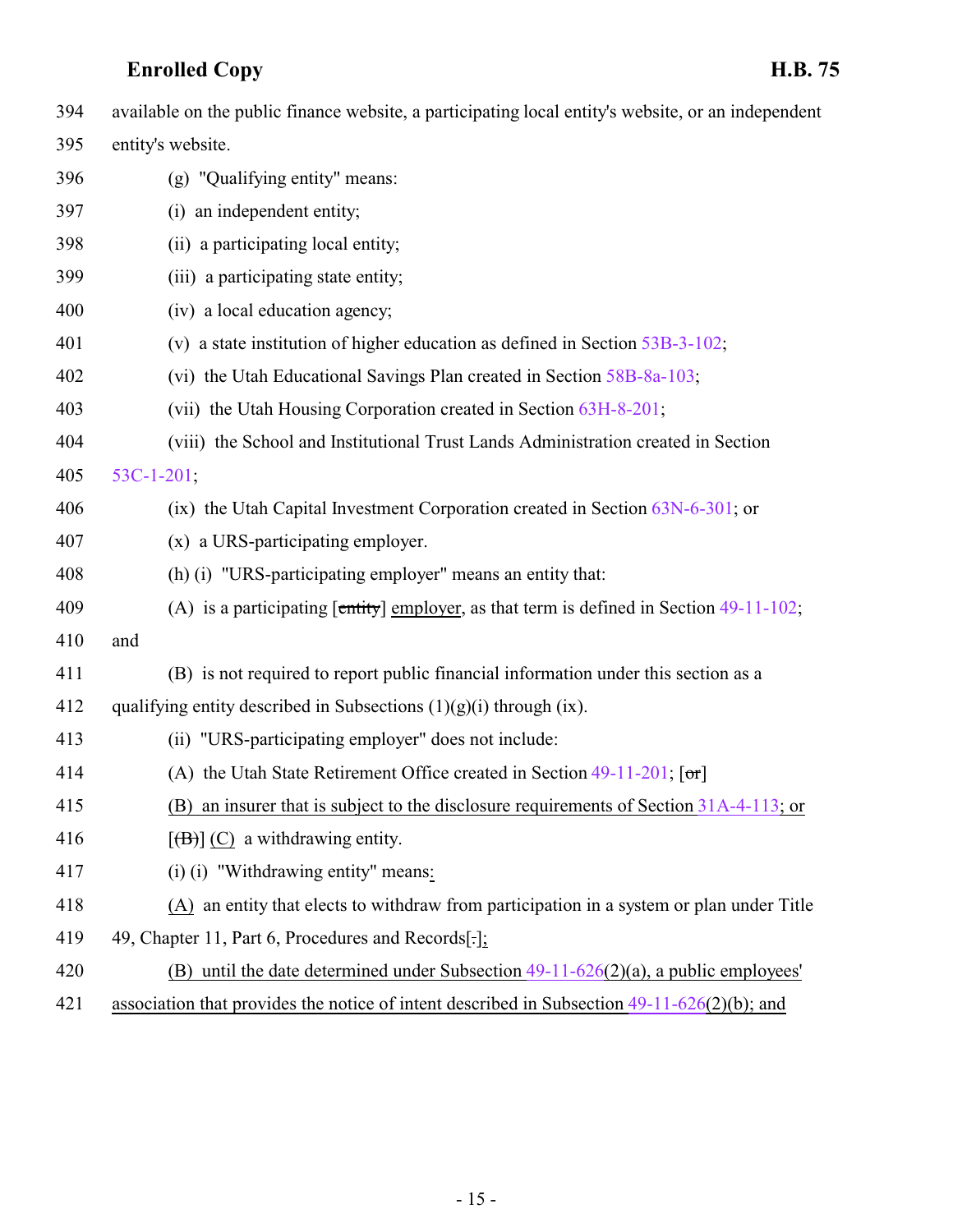| 422 | beginning on the date determined under Subsection $49-11-626(2)(a)$ , a public<br>(C)                    |
|-----|----------------------------------------------------------------------------------------------------------|
| 423 | employees' association that makes an election described in Subsection 49-11-626(3).                      |
| 424 | (ii) "Withdrawing entity" includes a withdrawing entity, as that term is defined in                      |
| 425 | Sections 49-11-623 and 49-11-624.                                                                        |
| 426 | (2) The state auditor shall establish and maintain a public finance website in                           |
| 427 | accordance with this section.                                                                            |
| 428 | (3) The website shall:                                                                                   |
| 429 | (a) permit Utah taxpayers to:                                                                            |
| 430 | (i) view, understand, and track the use of taxpayer dollars by making public financial                   |
| 431 | information available on the Internet for participating state entities, independent entities,            |
| 432 | participating local entities, and URS-participating employers, using the website; and                    |
| 433 | (ii) link to websites administered by participating local entities, independent entities, or             |
| 434 | URS-participating employers that do not use the website for the purpose of providing public              |
| 435 | financial information as required by this section and by rule made under Subsection $[\frac{1}{2}]$ (9); |
| 436 | (b) allow a person that has Internet access to use the website without paying a fee;                     |
| 437 | (c) allow the public to search public financial information on the website;                              |
| 438 | (d) provide access to financial reports, financial audits, budgets, or other financial                   |
| 439 | documents that are used to allocate, appropriate, spend, and account for government funds, as            |
| 440 | may be established by rule made in accordance with Subsection (9);                                       |
| 441 | (e) have a unique and simplified website address;                                                        |
| 442 | (f) be guided by the principles described in Subsection $63A-16-202(2)$ ;                                |
| 443 | (g) include other links, features, or functionality that will assist the public in obtaining             |
| 444 | and reviewing public financial information, as may be established by rule made under                     |
| 445 | Subsection (9); and                                                                                      |
| 446 | (h) include a link to school report cards published on the State Board of Education's                    |
| 447 | website under Section 53E-5-211.                                                                         |
| 448 | (4) The state auditor shall:                                                                             |
| 449 | (a) establish and maintain the website, including the provision of equipment, resources,                 |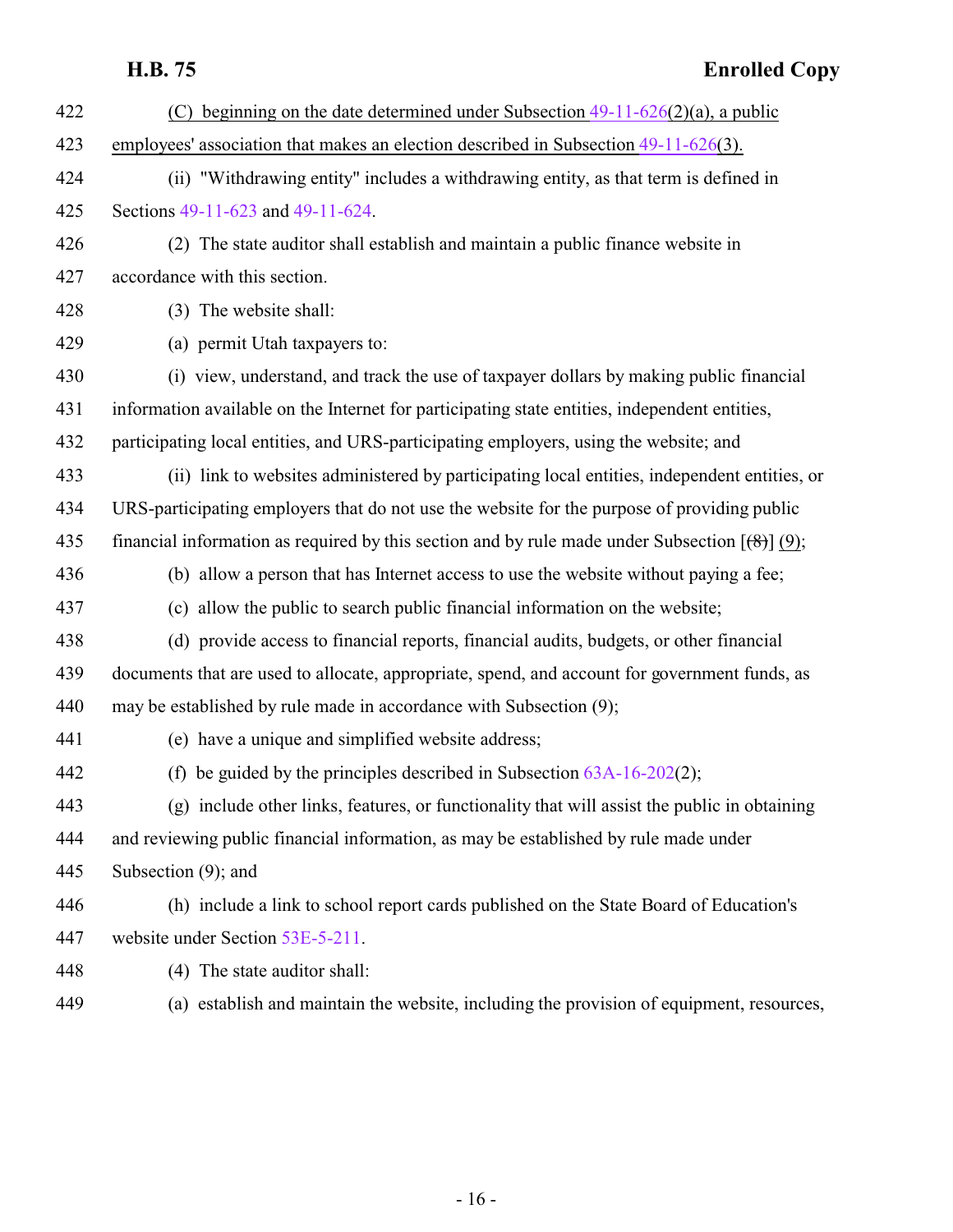| 450 | and personnel as necessary;                                                                     |
|-----|-------------------------------------------------------------------------------------------------|
| 451 | (b) maintain an archive of all information posted to the website;                               |
| 452 | (c) coordinate and process the receipt and posting of public financial information from         |
| 453 | participating state entities; and                                                               |
| 454 | (d) coordinate and regulate the posting of public financial information by participating        |
| 455 | local entities and independent entities.                                                        |
| 456 | (5) A qualifying entity shall permit the public to view the qualifying entity's public          |
| 457 | financial information by posting the public financial information to the public finance website |
| 458 | in accordance with rules made under Subsection (9).                                             |
| 459 | (6) The content of the public financial information posted to the public finance website        |
| 460 | is the responsibility of the qualifying entity posting the public financial information.        |
| 461 | (7) A URS-participating employer shall provide employee compensation information                |
| 462 | for each fiscal year ending on or after June 30, 2022:                                          |
| 463 | (a) to the state auditor for posting on the Utah Public Finance Website; or                     |
| 464 | (b) (i) through the URS-participating employer's own website; and                               |
| 465 | (ii) via a link to the website described in Subsection $(7)(b)(i)$ , submitted to the state     |
| 466 | auditor for posting on the Utah Public Finance Website.                                         |
| 467 | (8) (a) A qualifying entity may not post financial information that is classified as            |
| 468 | private, controlled, or protected under Title 63G, Chapter 2, Government Records Access and     |
| 469 | Management Act, to the public finance website.                                                  |
| 470 | (b) An individual who negligently discloses financial information that is classified as         |
| 471 | private, protected, or controlled by Title 63G, Chapter 2, Government Records Access and        |
| 472 | Management Act, is not criminally or civilly liable for an improper disclosure of the financial |
| 473 | information if the financial information is disclosed solely as a result of the preparation or  |
| 474 | publication of the website.                                                                     |
| 475 | (9) In accordance with Title 63G, Chapter 3, Utah Administrative Rulemaking Act, the            |
| 476 | Office of the State Auditor:                                                                    |

(a) shall make rules to: